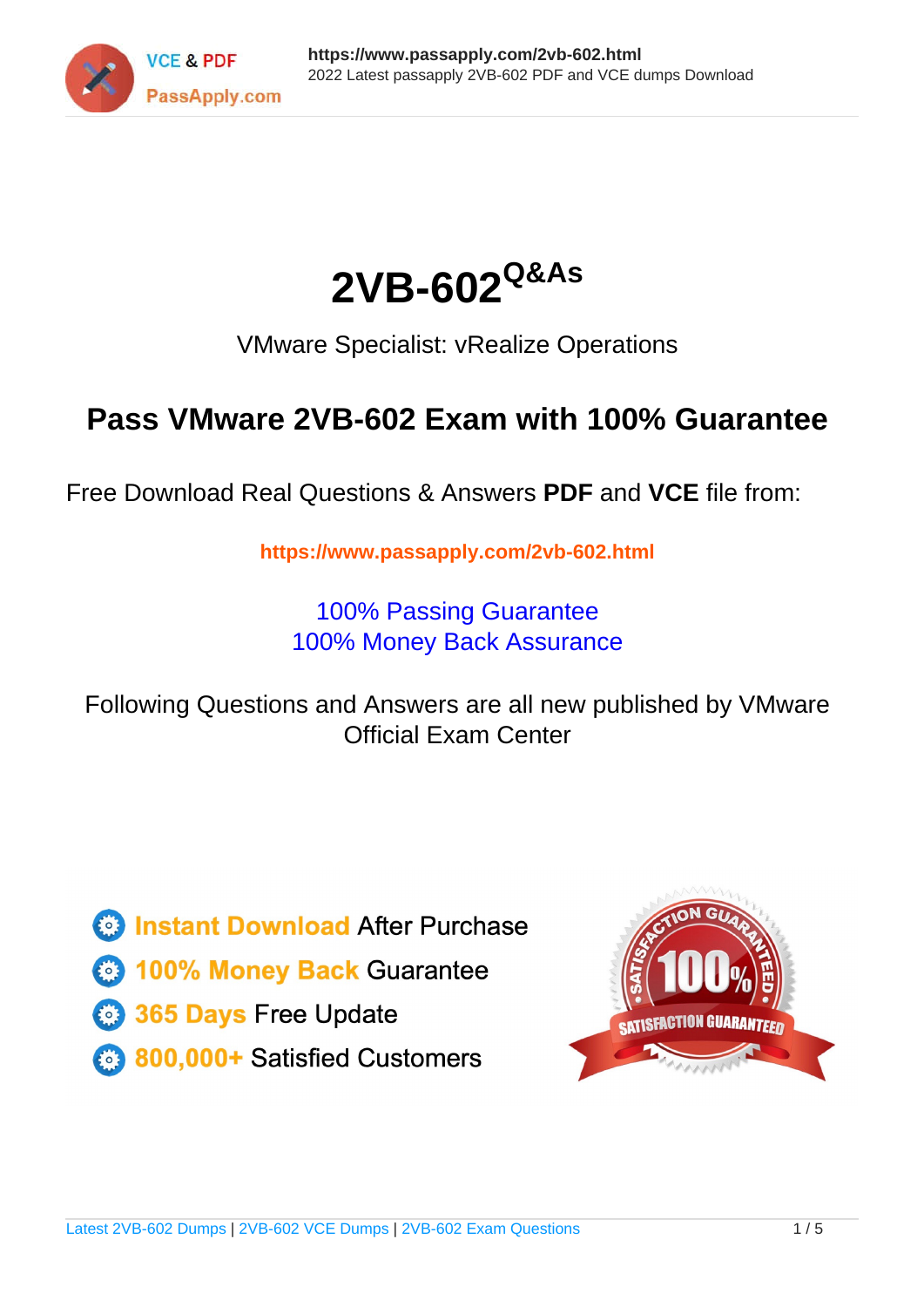

#### **QUESTION 1**

An application group in vRealize Operations is a container construct that represents a collection of which two components? (Choose two.)

- A. Independent hardware components
- B. Interdependent hardware components
- C. Independent software components
- D. Interdependent software components

Correct Answer: BD

Reference: https://docs.vmware.com/en/vRealize-Operations-Manager/6.4/vrealize-operations-manager-64-cust-adminguide.pdf (24)

## **QUESTION 2**

View the Exhibit.

The VM chg-web-01a is a member of several Custom Groups including the "Production VMs" Custom Group. The "Production VMs" Custom Group is associated with the "No CPU and memory overcommit" Policy.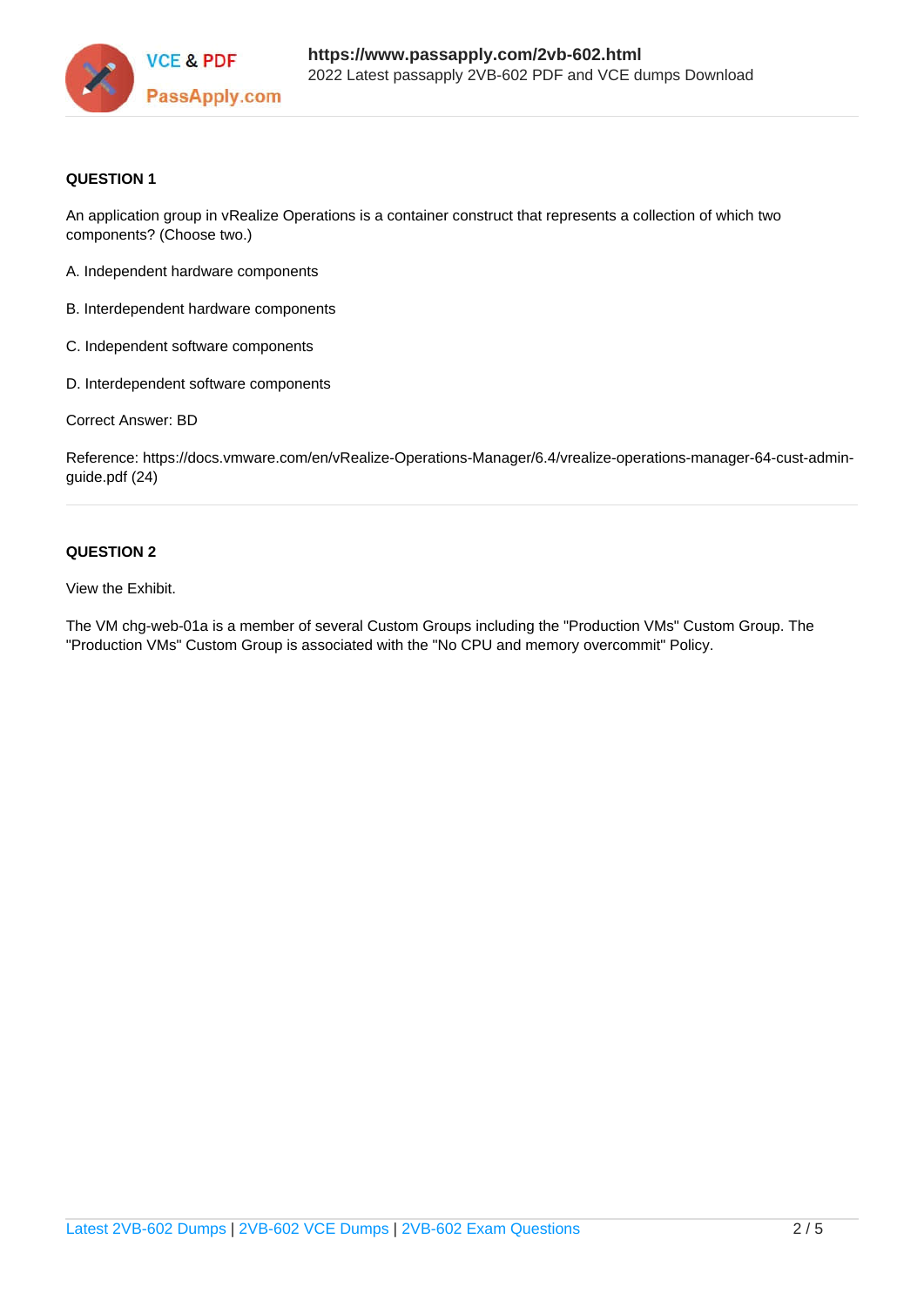

| <b>Edit group</b>                                                                                                      |                                                    |
|------------------------------------------------------------------------------------------------------------------------|----------------------------------------------------|
| Name<br><b>Production VMs</b>                                                                                          |                                                    |
| Policy<br><b>Group Type</b><br>▼                                                                                       | No CPU and memory overcommit                       |
| Preview group                                                                                                          |                                                    |
| Name                                                                                                                   | 1.80                                               |
| MGMTPM-L1-RELAY-01                                                                                                     |                                                    |
| base-w12-01                                                                                                            |                                                    |
| chg-app-01a                                                                                                            |                                                    |
| SORIA<br>Chg-db-01a                                                                                                    |                                                    |
| chg-web-01a                                                                                                            |                                                    |
| chg-web-02a<br>linux-base-01a                                                                                          |                                                    |
|                                                                                                                        |                                                    |
| $\Diamond$<br>Manager                                                                                                  | Q chg-web-01a<br>υ<br>About  <br>Help<br>admin *   |
| chg-web-01a                                                                                                            | 0.000<br>VMware Policy for Interactive workloads ® |
| <b>Troubleshooting</b><br>Analysis<br><b>Details</b><br>Environment<br>Projects<br>Summary<br>Alerts<br><b>Reports</b> |                                                    |
| A Anomalies<br>Capacity Remaining<br>Workload<br>Time Remaining<br>Stress                                              | See video                                          |
|                                                                                                                        | Workload Trend: 30d                                |
| Good: No Issues<br>What is workload?                                                                                   |                                                    |
|                                                                                                                        |                                                    |

As shown in the Exhibit, what is the effective policy for this VM? (Choose the best answer.)

- A. There is no policy associated with the chg-web-01a VM
- B. The VMware Policy for Interactive workloads policy
- C. The No CPU and memory overcommit policy
- D. The Default policy

Correct Answer: B

### **QUESTION 3**

Which is a valid use case for building a Project? (Choose the best answer.)

- A. To simulate the additional projected costs needed for new hosts
- B. To simulate adding new hosts to a cluster and at the same time coming up with the projected costs for this new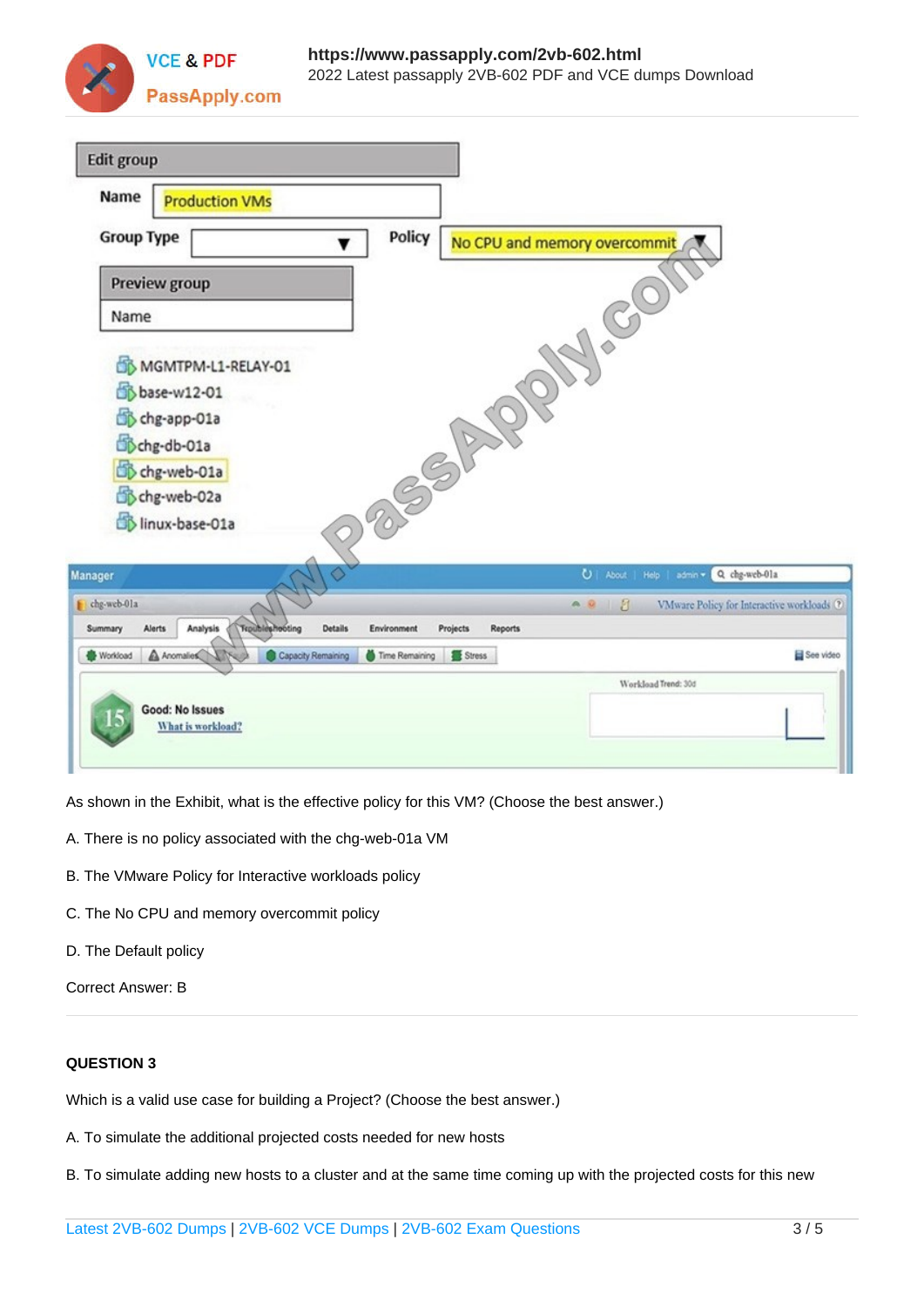

#### hardware

- C. To examine vSphere compliance
- D. To simulate adding new hosts to a cluster

Correct Answer: D

Reference: https://pubs.vmware.com/vrealizeoperationsmanager-6/index.jsp#com.vmware.vcom.core.doc/GUID-3F041 475-1E79-4110-A3AC-42EA53EEF6B0.html

#### **QUESTION 4**

When installing and configuring vRealize Operations clusters, what are three requirements for creating a node? (Choose three.)

- A. In the analytics cluster, CPU, memory and disk size must be identical for all nodes
- B. In the analytics cluster, nodes may be different kinds of deployment: vApp or Linux
- C. In the analytics cluster, CPU, memory and disk size must NOT be identical for all nodes
- D. All nodes must run the same vRealize Operations Manager version
- E. Remote collector nodes may be of different sizes from each other or from the uniform analytics cluster node size

Correct Answer: ABD

Reference: https://docs.vmware.com/en/vRealize-Operations-Manager/6.6/com.vmware.vcom.core.doc/GUID-35DC1E13-8CCC-42FE-90A8-73A417DEE625.html

#### **QUESTION 5**

What is the length of the sliding window used to calculate recommended capacity? (Choose the best answer.)

- A. 60 days
- B. 90 days
- C. 120 days
- D. 30 days
- Correct Answer: D

[Latest 2VB-602 Dumps](https://www.passapply.com/2vb-602.html) [2VB-602 VCE Dumps](https://www.passapply.com/2vb-602.html) [2VB-602 Exam Questions](https://www.passapply.com/2vb-602.html)